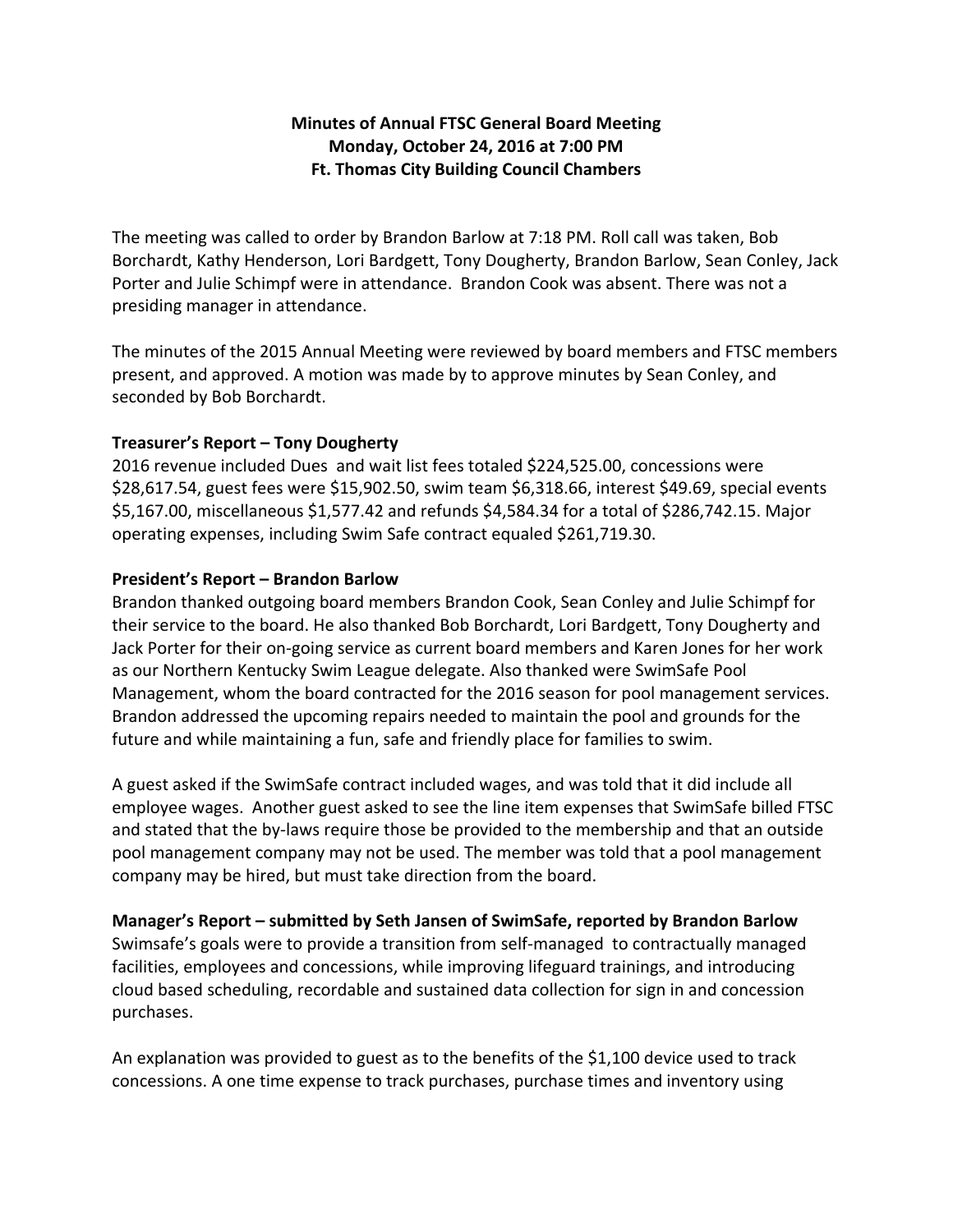Google's Square to utilize the device, which also allowed members to use credit and debit cards.

# **Pool and Grounds Report – submitted by Seth Jansen of SwimSafe, and a report from Sean Conley, both reported by Sean Conley.**

SwimSafe provided annual maintenance to the facilities, such as acid washing pool, painting stripes, power washing deck, cleaning chairs and replacing some chairs.

Other projects included repaired leaking filter tanks, installed pool main drains(previously purchased) and replaced ice-maker bin. The FTSC also purchased a new grill, replaced faulty tankless water heater, hired new lawn care company, repaired Billy Goat and sought bids to replace the roof(s).

Pool members had questions/concerns regarding the lack of pool cover. Discussion concerning the condition of previous cover, the cost to replace (\$8,000‐\$15,000), potential damage (cracks) to pool without a cover. Also brought up were concerns of the water staining the pool floor, the cost of abide washing and painting because of this and the depth of water in the pool – as it pertains to the jets and potential freezing. Cover strongly recommended by an experienced pool manager to,protect us from liability, safety and preventable maintenance.

A guest asked about the cost of the new lawn service ‐ \$60 per mow and the company has mulched and landscaped as well as applied fertilizer to the grass.

# **Swim and Dive Report – submitted by Karen Jones, read by Brandon Barlow.**

Our record for the regular season was 5‐2 and a close 4th place finish at Champ Meet. We had a total of 115 team members with 35 of those being new members.

Champ Meet Highlights ‐ High Point Winners 13 – 14 Boys‐ Tyler Brown, 15‐18 Boys‐ Brendan Conley, 15 – 18 Girls‐ Beth Ann Griffith

Individual winners at Champ Meet ‐ Beth Ann Griffith‐ 200 Free, 100 Free, 50 Back, Brendan Conley‐ 50 Free, 100 Free, 50 Back, Tyler Brown‐ 50 Breast, 50 Fly, 100 IM, Sam Hopper‐ 50 Breast

### Team Records

We had some team records that were broken this season. These are all in the 13-14 boys age group‐ Some records stood for 25 years.

100 free ‐Brendan Conley, 50 breast‐ Tyler Brown, 50 free ‐Brendan Conley, 50 back Brendan Conley, 100 IM‐ Tyler Brown, 200 Medley Relay‐ Jacob Ryan, Tyler Brown, Brendan Conley, Will Griffith, 200 Free Relay‐ Jacob Ryan, Tyler Brown, Brendan Conley, Will Griffith.

A member thanked Coach Sandy Hurtt for the team's accomplishments and the attendees joined in a round of applause for Sandy.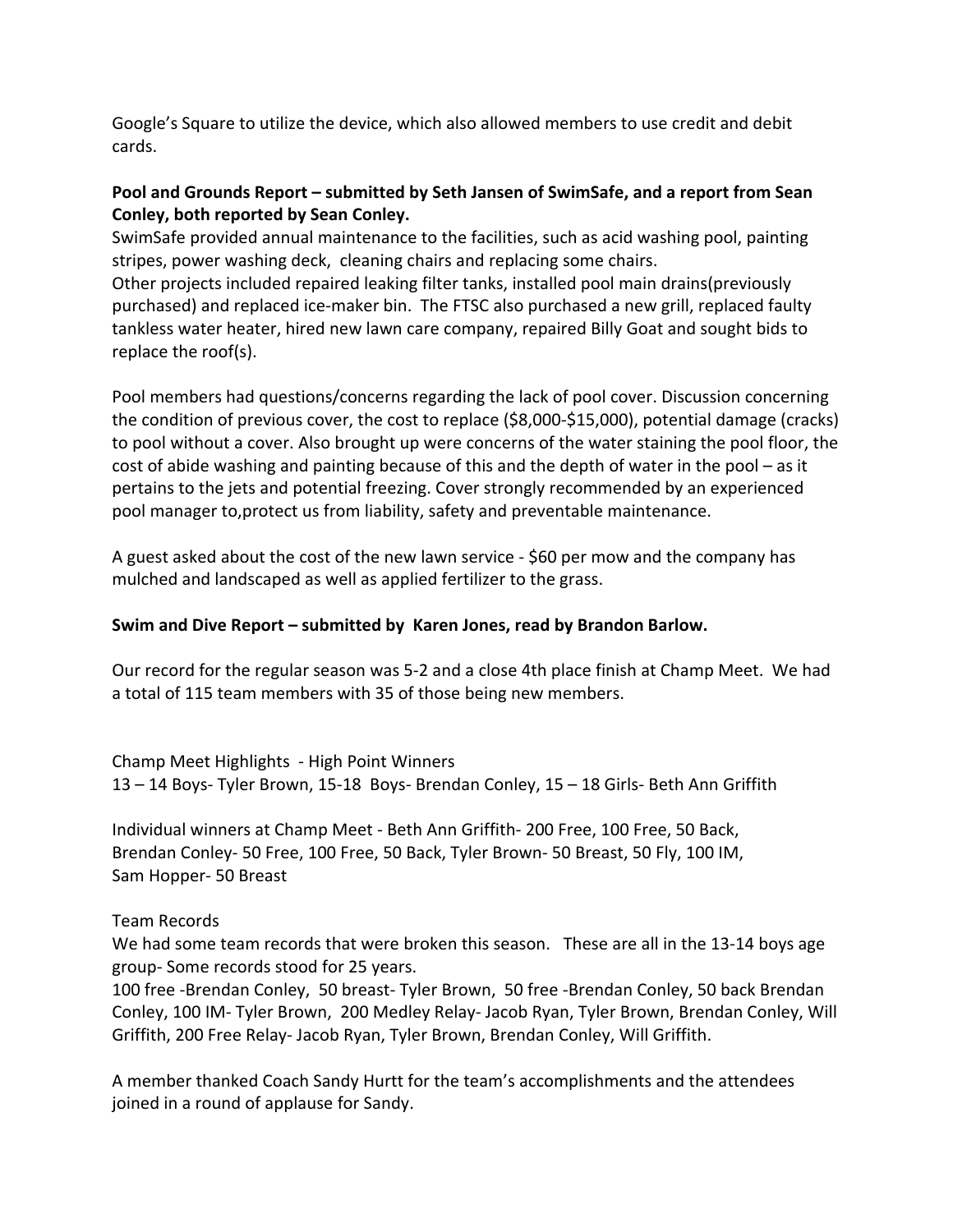#### **Membership Report – Lori Bardgett**

Out of 550 members, 24 certificates were turned in during Spring 2016, the club went through 39 names to offer 24 memberships. About 1/3 of people on the list decline, which has been consistent for a number of years. October 2015, the club had had 605 families on the waiting list, this year there are 611. 360 of 550 memberships took advantage of early payment by 4/30 which netted 1800 guest passes given to early‐paying members. A total of 949 passes were used – 52.7% of all distributed. This number also includes those given as donations (school fund-raisers) or prizes at pool events. As of 9/2016, 2 certificates have been turned in. A member asked if the board could give a one‐time only "decline due to hardship" opportunity when their name comes to the top of the list. Lori said the board had discussed this and will discuss it further in future meetings.

#### **Activities Report – Kathy Henderson**

Kathy reported that all activities were a success and enjoyed beautiful weather, with the exception of men's night, which was storm-filled, causing low attendance. The leftover Eli's BBQ purchased for the event was sold at concessions the next day. The Ladie's Luncheon continues to be a huge hit, while Kathy has been able to reduce the expenses for this event.

#### **2015 Minutes Old Business**

A member requested more late nights. The board added one more late night for a total of 2.

Member asked if an outdoor shower could be installed at the baby pool. Also, members suggested sprinklers/water park for children, like more modern pools have.

#### **2016 New Business**

Member requested every Friday night be late‐night swim. Brandon explained that staffing, weather and other local events prevent that from being feasible. Another member suggested we have restrictions on numbers of guests per family, age restriction and requiring an adult attend with the children for late night swims.

A member asked what options we had for pool management for 2017 and why we didn't continue with SwimSafe. Brandon responded that the board voted against re‐contracting with SwimSafe, and that board members had come up with a plan for self‐management. Brandon stated the biggest issue with SwimSafe were employee related. The board will continue to discuss options.

A member asked if SwimSafe hired pool managers, and if those managers were returning. Brandon said a hiring committee would be formed to address those positions, and the board would have the final say. He also stated that we would advertise for employees on the website and possibly through other sites.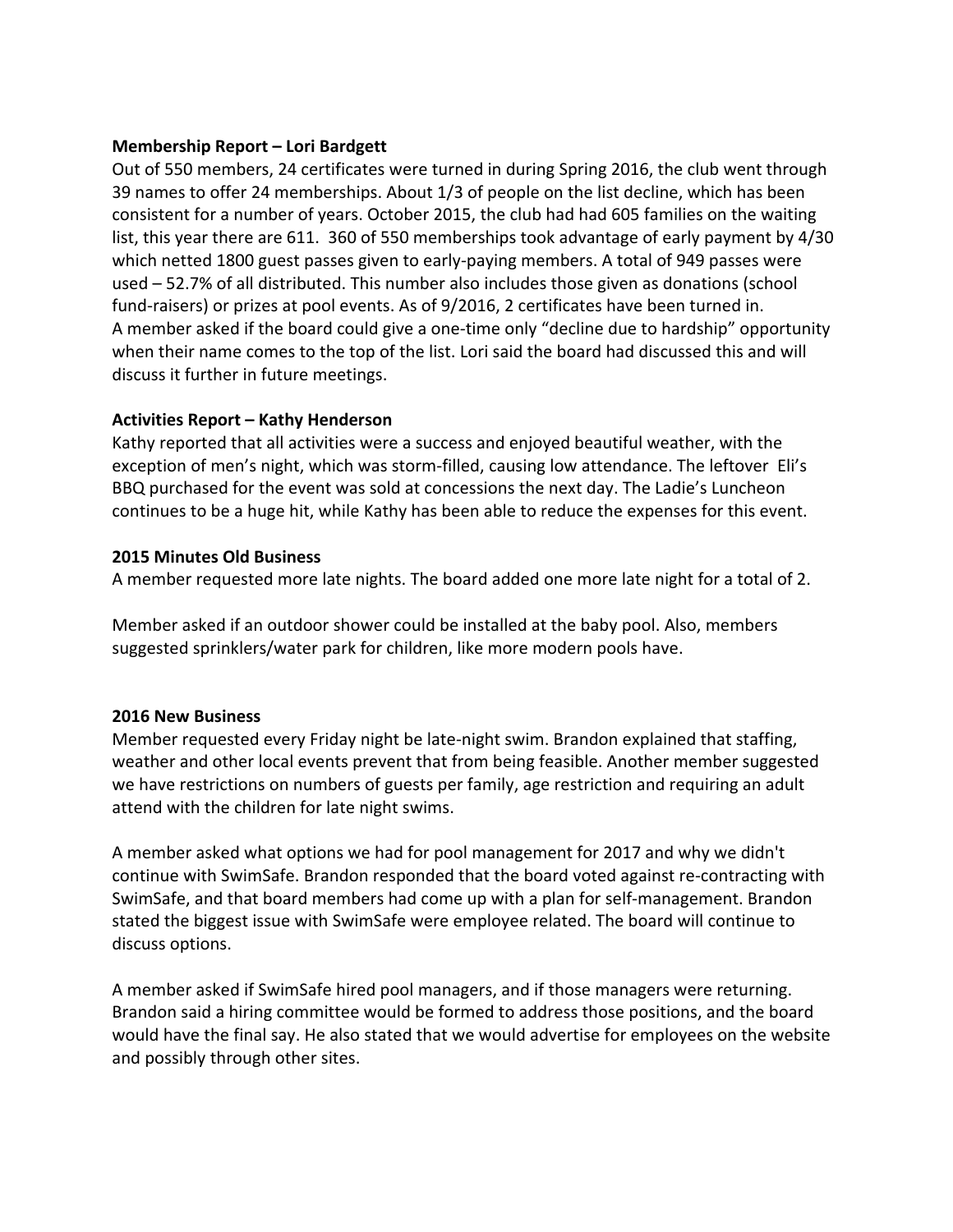A member asked about tracking data – in 2015 members signed in at the desk. In 2016, members checked in through the new data collection software provided through SwimSafe. The member wanted to know what we was done with the data collected. Brandon said we will continue to track data and use for various purposes. The data did tell us that on Memorial Day we had 641 members attend the pool, and Labor Day was 526 members. Both weekends had perfect pool weather. The average daily attendance was 219 members and guests. Out of 550 memberships (families, singles and one plus ones), FTSC had a total of 2021 members enjoy the pool this season.

A member asked if we could get retrieve the data from SwimSafe. Brandon stated that we have all the concession data through Square, and would check into accessing the data from SwimSafe regarding attendance, guests, etc. Brandon said the club could have someone develop data tracking software for our use.

Outdoor shower at baby pool has not been discussed in the 2016 season. Sprinklers/water park was not discussed. Brandon stated that we had bigger issues to resolve and spend money on before we could address such items.

A member asked if we could/should increase guest pass fees. The board explained that historically the membership felt that this was a perk for the members, since most times members are paying for the guests. We asked the members in attendance, and it was mixed as to if we should increase fees or not. Brandon thanked Kathy for her time in inquiring with other clubs as to their guest pass fees, restrictions on numbers of guests, days allowed to attend and pre‐season discounted guest passes, with increased rates for those bought during the season.

A member commented how much she enjoyed the pool staying open until 9:00 PM on Labor Day.

A member asked if there were any plans to replace chairs, landscape near baby pool fence. Brandon noted that we had purchased additional used chairs from Anderson‐Turpin Club and will be having those restrapped. Brandon invited anyone that was interested to come to the club anytime to plant flowers.

A commented that the curtains in the ladies' showers and dressing area were torn and looked badly at the beginning of the season.

Members inquired about the status and costs of replacing the filtration tanks. Sean said he had received estimates. Depending on the type, size and placement, new tanks could cost between \$60,000 and \$100,000. He also noted that SwimSafe suggested the patchwork completed in the spring could last through 2017. If the most deteriorated tank wasn't operational, we could re‐ plumb and operate the remainder of the season on one tank.

A member suggested we contact the original builder of the pool for these issues. And another member inquired how extensive it would be to remove the very large metal tanks from below